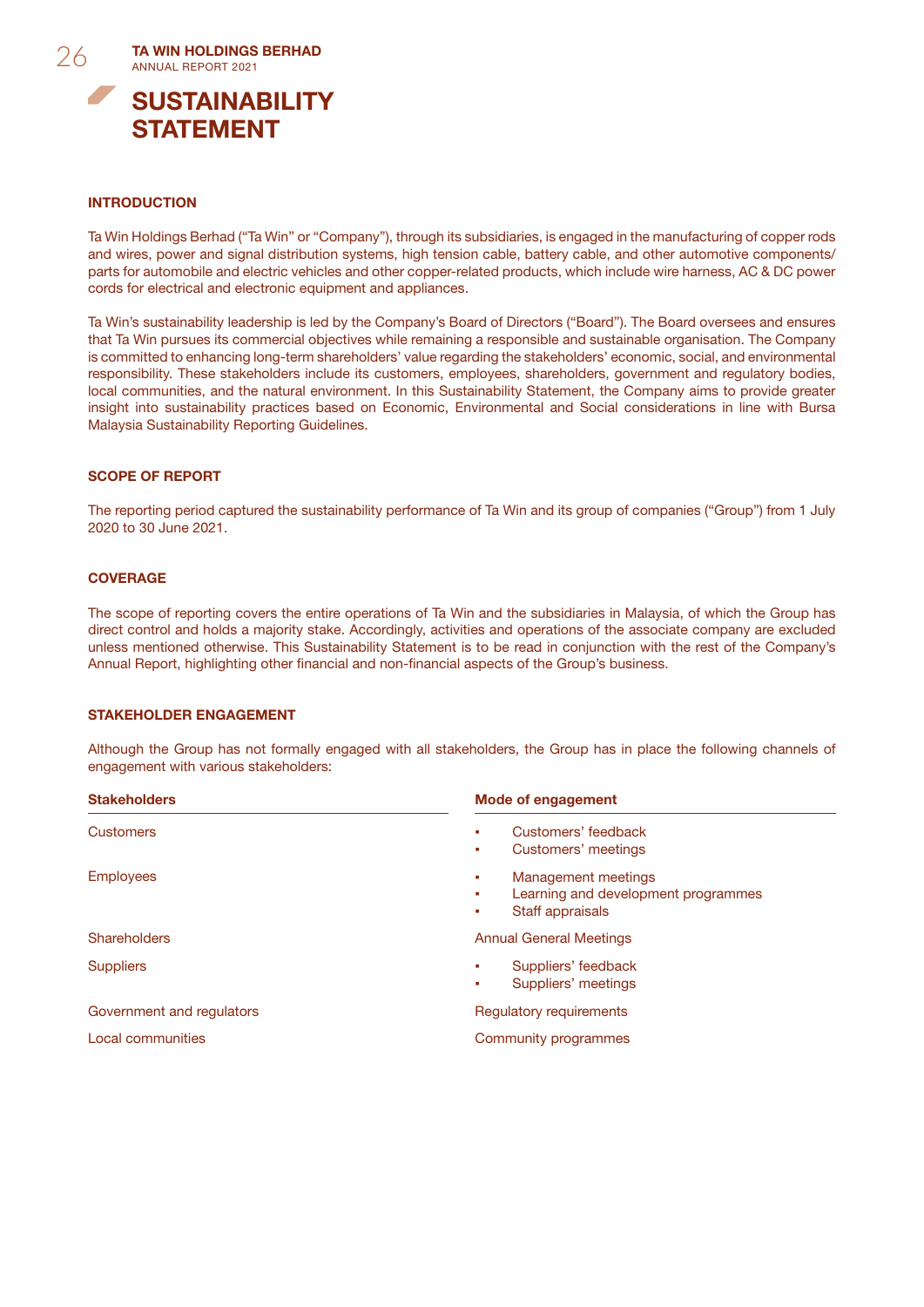

# MATERIALITY AND AREAS OF FOCUS

Ta Win has conducted a series of materiality assessments to identify topics prioritised by the stakeholders to provide a framework for the Company's annual disclosure and alignment with the Group's strategic objectives. The stakeholders' feedback, combined with an assessment of industry trends and research, forms the key areas on which the Company's sustainability focus lies. These areas are:

- **Business Ethics & Anti-Corruption**
- **Health and Safety**
- **Developing Human Capital**
- **Product Quality and Innovation**
- **Energy consumption**

#### Business Ethics & Anti-Corruption

The Group strives to undertake all its business operations with integrity. A successful company seeks to gain stakeholders' confidence in the management of the business and ensure the company's reputation remains unblemished in the public eye. Corruption and fraudulent practices are some of the main causes of inefficiency for any business. These actions can result in serious ramifications, from criminal sanctions to the halting of further business activities and reputational damage in the areas the Group operates. As such, the Group takes strict measures to avoid any corruption and unethical business behaviour.

In compliance with Section 17A of the Malaysian Anti-Corruption Commission Act 2009 (MACC Act) on corporate liability for corruption offences, the Company had, on 24 March 2021, adopted its Anti-Bribery and Anti-Corruption Policy. Ta Win believes the Anti-Bribery and Anti-Corruption Policy is key to making all employees equally responsible for preventing, detecting, and reporting bribery and other forms of corruption. As such, the Company has made the following policies available on Ta Win's corporate website at www.ta-win.com/investor-relations/corporate-governance and consistently informs stakeholders, including employees and business partners, about the principles of business conduct:

- (i) Code of Conduct and Ethics;
- (ii) Anti-Bribery and Anti-Corruption Policy; and
- (iii) Whistleblowing Policy.

Ta Win also encourages the employees to report any suspicious activities through Ta Win's whistleblowing channels. The reporting employee's identity will remain confidential without fear of being harassed, demoted, or experiencing any victimisation. Reported cases will be investigated thoroughly. If found to be of any merit, appropriate actions will be taken on the individual responsible for the wrongdoing, including a verbal reprimand, supervisory intervention, suspension, termination or even legal proceedings.

There has not been any incidence of conduct violation or breach during the reporting period.

## Health and Safety

Health and safety procedures in the workplace are essential for the well-being of the Group's employees. Therefore, the Group does not compromise on the wellness and welfare of the Group's workforce, and risk mitigation strategies have been designed to reduce and prevent major accidents from happening.

Ta Win has structured internal safety and health programmes based on specific operation sites and work areas requirements. The orientation and job training on health and safety education aim to instil proper knowledge and eliminate unsafe working habits and attitudes that may result in possible accidents in the workplace. Employees are required to wear protective equipment such as safety shoes, masks and gloves at all times during work hours to minimise workplace hazards and prevent serious injuries.

During the reporting period, there were 3 work-related injury incidents reported but no fatalities within the Group. The Group will continuously raise awareness on health and safety measures among employees towards the potential risks in the operations to prevent workplace incidents.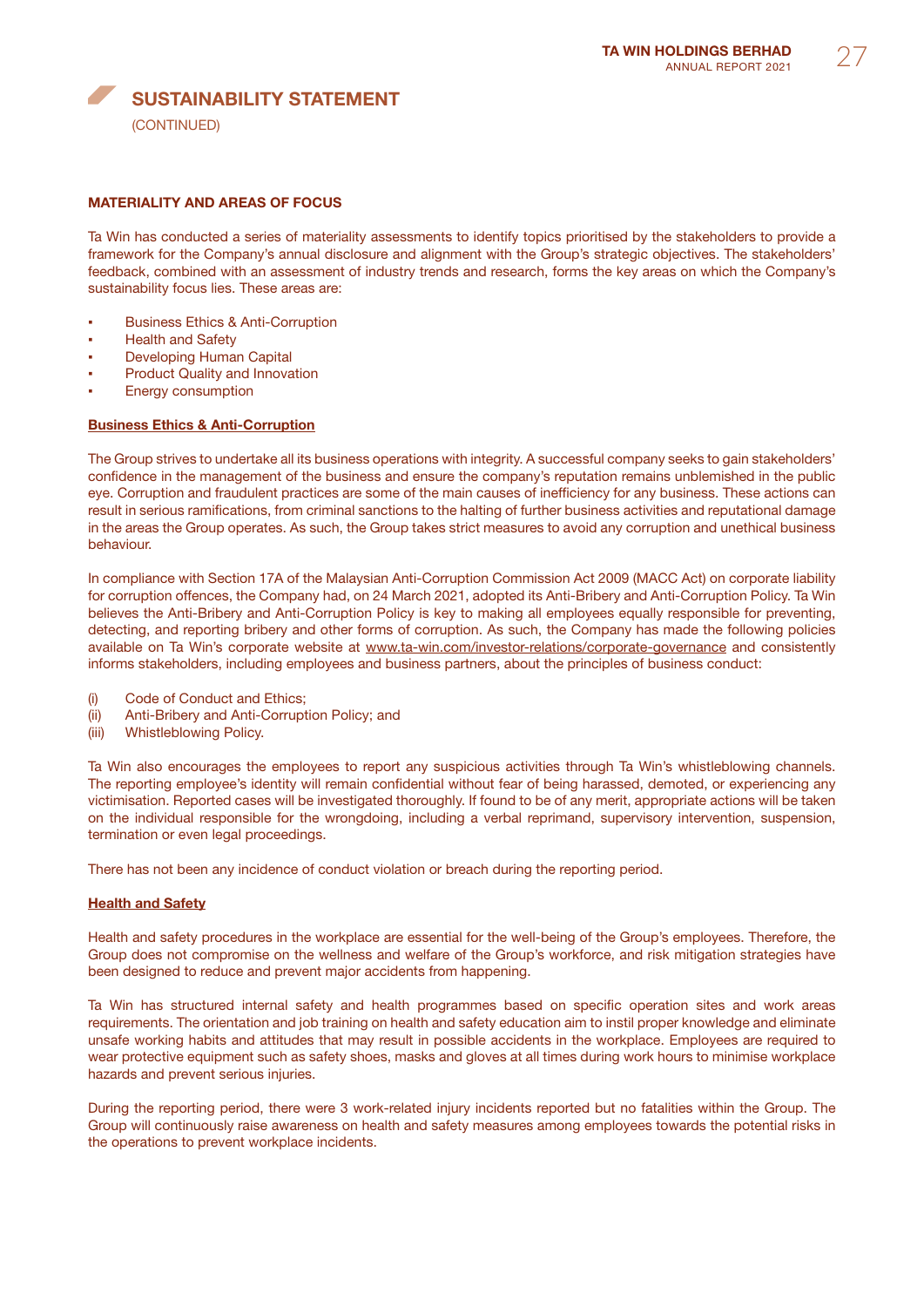

(CONTINUED)

## MATERIALITY AND AREAS OF FOCUS (CONTINUED)

#### **Health and Safety (continued)**

At the onset of the COVID-19 pandemic, the Group takes several initiatives to address employees concerns about the employees' well-being. The Group has initiated the following COVID-19 measures to minimise business disruption during the COVID-19 pandemic:

- (i) suspension of employees' outstation and/or foreign business trip;
- (ii) mandatory self-isolation at home for 2 weeks without loss of pay for employees identified close contacts with COVID-19 patients;
- (iii) limitation of access and contact with external parties to Ta Win's facilities;
- (iv) handling business remotely with the use of virtual conference and video call systems;
- (v) supplying common areas with sanitisation and temperature checking;
- (vi) regular disinfection of company's vehicles and premises;
- (vii) providing adequate personal protective equipment; and
- (viii) conducting multiple COVID-19 screening using RTK antigen and RT PCR tests.

Ta Win also promotes vaccination among its employees. As at 30 September 2021, 98.2% of its employees have been fully vaccinated.

#### Developing Human Capital

Ta Win strives to be a fair and equitable employer that genuinely cares for the growth and future of its employees. Employees' performance, commitment and loyalty to the job are critical not only in achieving the Company's goal and objectives but, more importantly, for the Group's long-term survival and sustainability. For these reasons, Ta Win devotes special attention to these issues as part of the Company's human resource strategy.

Ta Win provides an industry-competitive remuneration package and staff benefits to attract talents. Besides appropriately scaled wages, Ta Win also offers numerous benefits for its permanent employees, including annual leave, sick leave, compassionate leave, disaster leave, maternity and paternity leave, marriage leave, and examination leave. The Company believes there is strength in diversity. It is privileged to draw on the talents of a varied workforce that is well-represented in terms of age, educational qualification, gender, and ethnicity.

The numbers and range of the Group's full-time employees are provided as below:

| <b>Employees by Gender</b>             | As at 30 June 2020 | As at 30 June 2021 |
|----------------------------------------|--------------------|--------------------|
| Male                                   | 585                | 544                |
| Female                                 | 87                 | 100                |
|                                        | 672                | 644                |
| <b>Employees by Ethnicity</b><br>Local |                    |                    |
| <b>Malay</b>                           | 96                 | 130                |
| Chinese                                | 58                 | 54                 |
| Indian                                 | 23                 | 32                 |
|                                        | 177                | 216                |
| Non-local                              | 495                | 428                |
|                                        | 672                | 644                |

During the reporting period, the Group has employed additional 198 new employees and 226 resigned employees.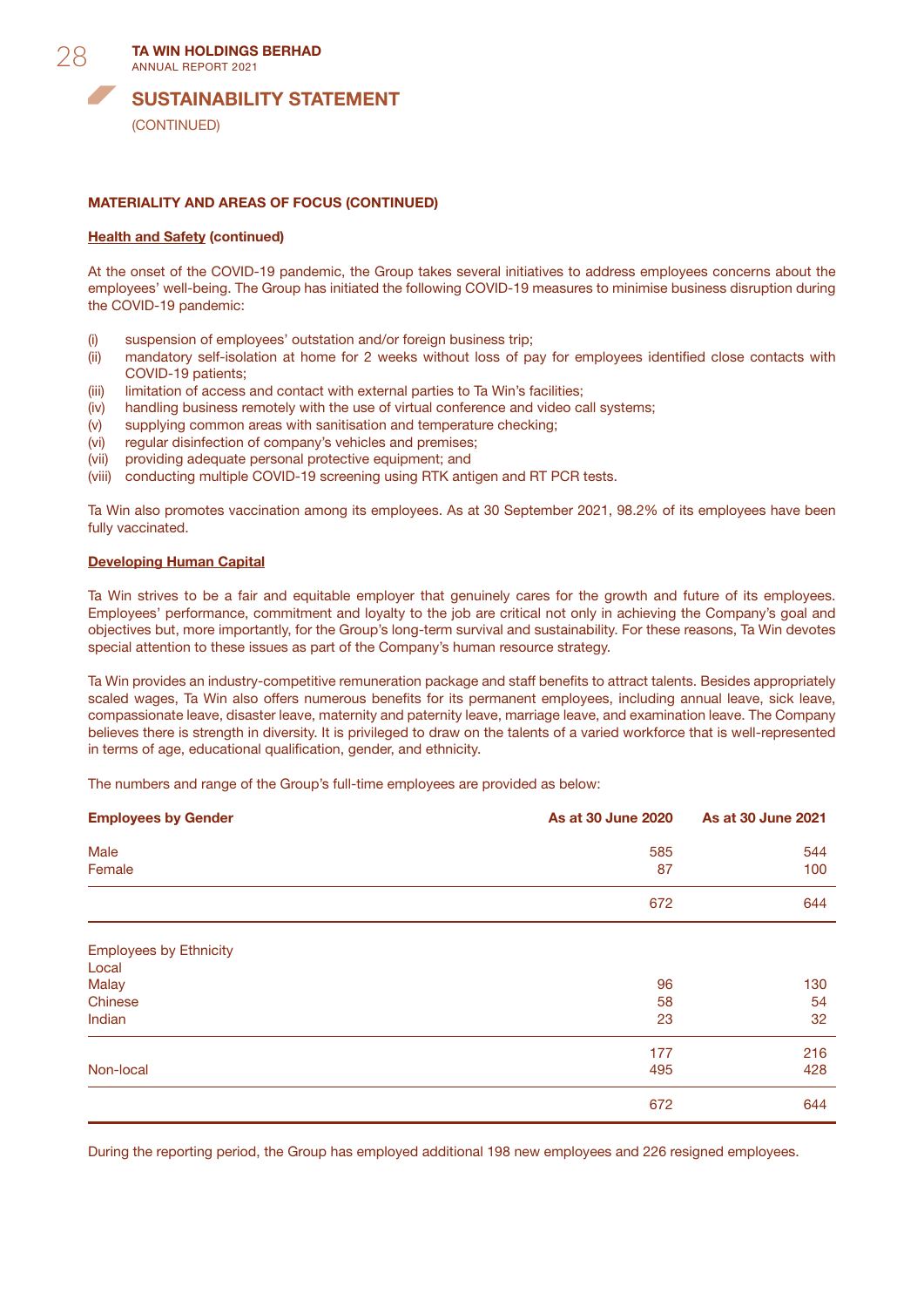# SUSTAINABILITY STATEMENT (CONTINUED)

## MATERIALITY AND AREAS OF FOCUS (CONTINUED)

#### Developing Human Capital (continued)

In enhancing the learning and retention of local talents, the Group's practice is to offer on-the-job practical training required for new employees to help them gain insight into the Group's corporate culture, processes and operations. The Group is also constantly nurturing the skills and knowledge of its employees. Employees are encouraged to participate in in-house or external training to enhance their skills and productivity.

With a long-term view to scale mindfully and maximise the Group's value, the Company has also incentivised the workforce to pursue long-term rewards. Accordingly, the Company had on 26 August 2021 implemented a share issuance scheme of up to 15% of the total number of the Company's issued shares (excluding treasury shares, if any), where eligible employees are rewarded based on, amongst other considerations, their performance and the duration of their service, as well as to encourage the retention of the employees.

#### Product Quality and Innovation

Ta Win recognises that product quality and innovation are fundamental to improve the Group's sales and maintains the Company's position as a market leader. In addition to product quality assurance, the Group's products are leveraged on innovation, technological advances, new ideas and methods to constantly improve the product offerings and meet the Group's customer demands while promoting sustainability efforts. The Company works closely with the customers and implements continuous improvement strategies that will meet their expectations at every product development process to deliver the best experience to the customer.

On 21 January 2021, Cyprium Wire Technology Sdn Bhd ("CWT") received the IATF 16949:2016 and ISO 9001:2015 certifications for implementing quality management systems in manufacturing wires and cables for automotive production and relevant service part organisation. With that, CWT completed its readiness to be the first and only Malaysian company in South East Asia's automotive supply chain with the capability of commercialising the patented cross-linking treatment of electron beam irradiation technology. On 7 May 2021, CWT had entered into a sales and consultation agreement with the China CGN Nuclear Technology Development Co. Ltd. group (who is the largest industrial electron accelerator manufacturer in China listed on the Shenzhen Stock Exchange) to purchase electron beam irradiation systems and build the first local privately-owned Electron Beam Irradiation Plant in Malaysia. In addition, CWT has also appointed Malaysia Nuclear Agency to provide consultation and strategic advices on the Electron Beam Irradiation Plant development plan. The Electron Beam Irradiation Plant will enable the Group to supply irradiation cross-linked wire and cable products with enhanced physical properties such as increased working temperature, the extended shelf life of up to 25 years and other benefits. It will fulfil Malaysia's local electrical wire and cable industry demands and needs to localise electrical wire and cable products in Malaysia's manufacturing sector.

Further, the Group also plans to invest in machinery and equipment via the proceeds raised from the renounceable rights issue of 2,556,501,561 new ordinary shares in the Company to, amongst others, scale up production volume, expand capacity, improve operational efficiency.

# Energy Consumption

Ta Win recognises the need for and importance of environmental conservation. The Group believes it can manage its internal environment through waste management, energy savings, and water conservation. As an integrated copper manufacturer, the Group's energy consumption primarily arose from production machinery and facility equipment. The Group is committed to properly manage its energy consumption by undertaking several energy-saving initiatives to reduce operational costs and minimise the impact on the environment. "Switch off when not in use" warning signs are distinctly seen around the workplace to remind its employees to reduce electricity usage by turning off the lights, airconditioning and machinery when they are not being used. The Company also educates its employees to power off all unused equipment during break time.

The Group's energy consumption per thousand sales are as follows:

|                                    | <b>As at 30 June 2020</b> | <b>As at 30 June 2021</b> |
|------------------------------------|---------------------------|---------------------------|
| Electricity (kWh) / Sales (RM'000) | $-31.1$                   | 18.7                      |

In addition, Ta Win also intends to install retrofitted solar panels on the factory's roof structure to generate photovoltaic power in the future to promote renewable energy.